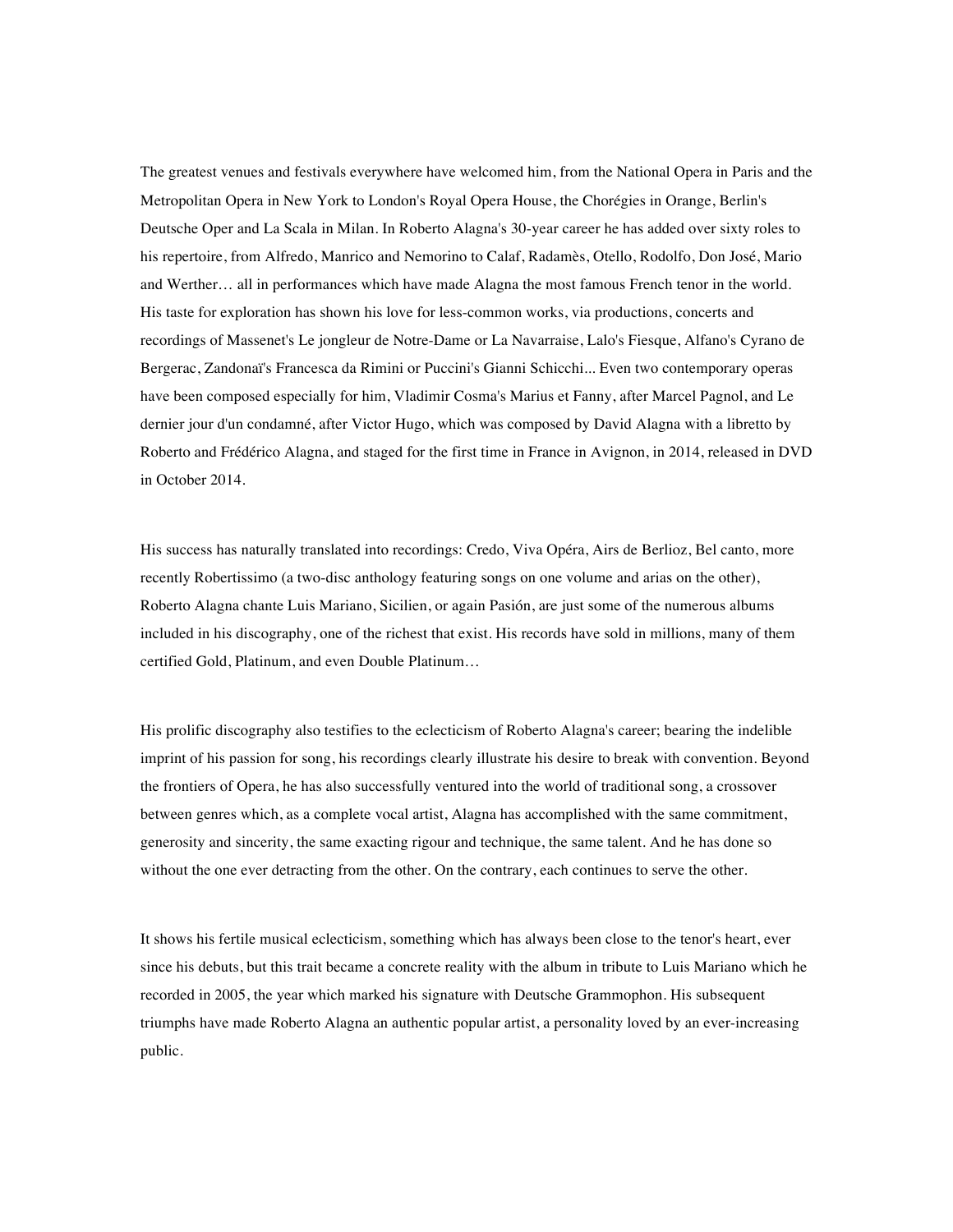Seduced by every aspect of song, the tenor has since made regular incursions into popular music in the margins of his increasingly dense opera-schedule. In 2012/2013 for example, he gave some forty performances and recitals, tackling 14 different works including 4 role-creations. In parallel, his Little Italy tour, a spectacular tribute to his origins and to the music-culture of Italy in all its diversity, was a magnificent triumph in over fifteen French cities. In June 2014, Roberto Alagna appeared in Fès (Morocco) at the International Festival of World Sacred Music, creating an Event with a brand-new spectacular entitled Mediterraneo. Accompanied by a Middle-Eastern instrumental ensemble, Alagna drew from opera, religious and traditional repertoire lying at the crossroads of Western, Arab-Andalusian, Sicilian and Neapolitan influences. In these stage performances  $-$  and the creative work accompanying them  $-$ , Alagna has found new breathing as well as new resources, and also gained a particular aura, rare in the universe of Opera.

Two particular highlights in his career: his moving Marseillaise, which he sang on July 14th 2005 in front of the Presidential Tribune on the Champs-Elysées, and the recital he gave in 2009 in the prestigious setting of the Gardens of the Château de Versailles. In Versailles he drew a crowd of over 8000, a wide audience who came to listen to him sing famous arias from French operas, but also revive some forgotten works in that repertoire, partnered by an orchestra conducted by Michel Plasson.

Films have also solicited him, first for director Benoît Jacquot's Tosca (2001), and then for Roméo et Juliette directed by Barbara Willis Sweete in 2002. Onstage, as in these film-operas, Roberto Alagna has always given full measure of his acting talents, a gift for which, as early as 1995, he received the prestigious Laurence Olivier Prize for his London performance as Romeo (a British theatrical award rarely attributed to an opera artist.)

Open to innovation and experiment in the promotion of opera, Roberto Alagna has regularly given himself up to the exacting exercise of "live" television and film broadcasts (in Orange, France, and at New York's Metropolitan Opera). Convinced of the importance of DVD in the future of recorded opera, and of the interest which lies in the decompartmentalization of artistic disciplines, Roberto Alagna, together with his brothers David and Frédérico, has also made a commitment to original productions such as Gluck's Orphée et Eurydice, Alfano's Cyrano de Bergerac, Leoncavallo's Pagliacci or Massenet's Werther... Released early in 2014, the DVD of the latter production remained in the top French Music DVD charts for nine consecutive weeks, all music-genres combined.